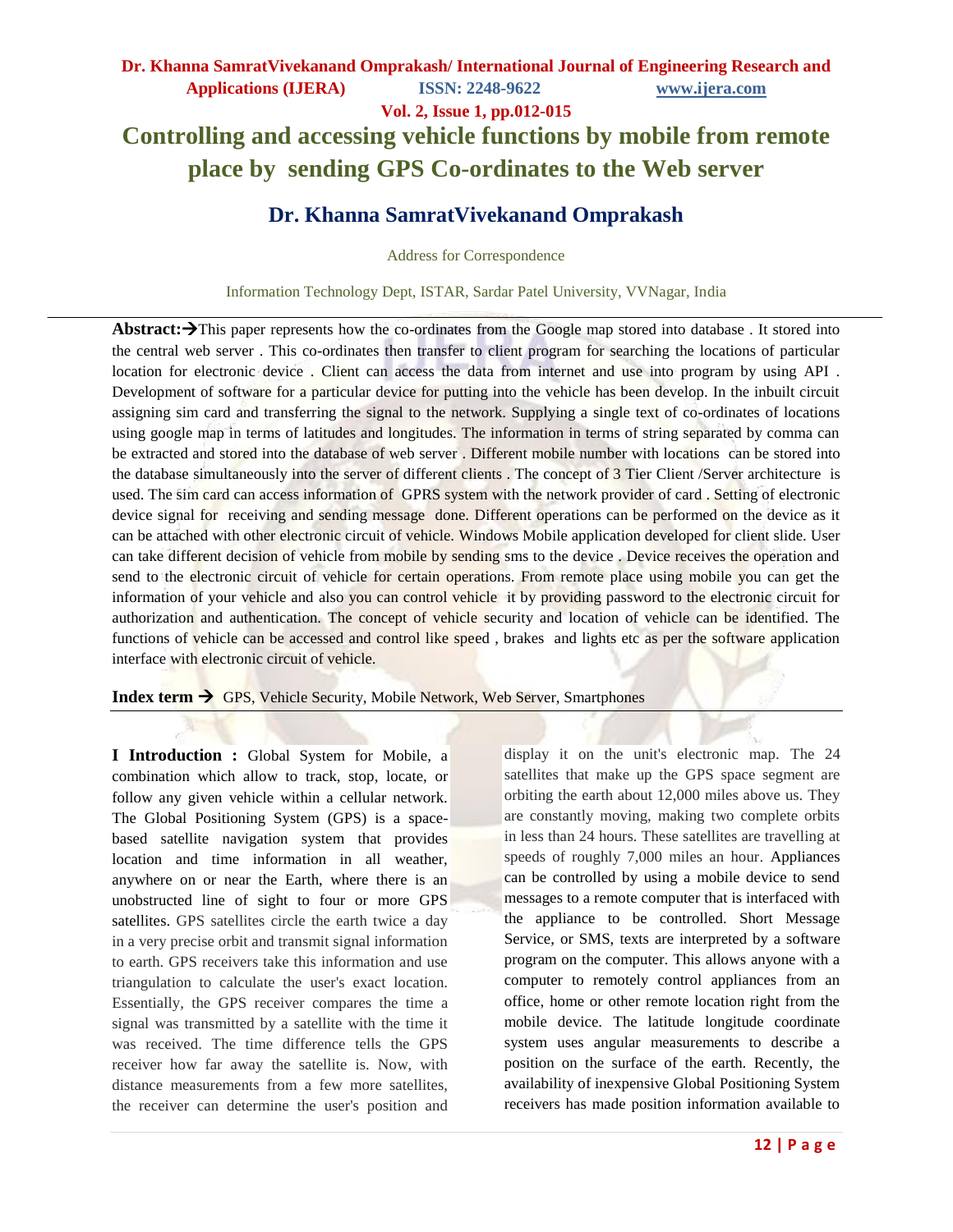## **Dr. Khanna SamratVivekanand Omprakash/ International Journal of Engineering Research and Applications (IJERA) ISSN: 2248-9622 www.ijera.com**

#### **Vol. 2, Issue 1, pp.012-015**

g se

many more people than ever before. Most GPS receivers are set to use lat/lon coordinates as their default factory setting. Thus, most new GPS users start out using lat/lon coordinates. Smart phones can do so much these days, especially through the use of applications. Many manufacturers, such as Telus and AT&T, are even developing their own apps to help you get started and make the most of your smart phone. It is technology which enables the user to remotely locate and track the movements, status and behaviour of cars, vans or heavy goods lorries**.**

### **II Objective**

- To track valuable assets for insurance or other monitoring purposes, can now plot the real-time asset location on a map and closely monitor movement and operating status
- To quickly locate a field engineer and dispatch the closest one to meet a new customer request or provide site arrival information
- To resolve customer disputes related to arrival time, service duration and service location.
- The exact location of a vehicle, pinpointed on a map, remote staff that are lost can be better helped
- Reducing the average speed of your vehicles. As an example, if you get your vehicles to slow down and stay within the speed limits, this relates directly into fuel consumption, maintenance and accidents that could save up to 10-15% on your monthly fuel bill.
- To compare a typical start-stop report to the time sheets. Verification of the accuracy of time sheets can be a key area for improvement.
- Actively monitor the time per stop or call
- Use the reporting a system can help to eliminate moonlighting, driving after hours and unwanted stops during the workday.

The main objective is to get the information of the vehicle and controlling its operations with the mobile form the remote place . The complete information of the person and vehicle can be accessed from the web site with GUI based software by integrating with google maps API for fetching co-ordinates and developing mobile based software which interface with electronic circuit of the vehicle.

#### **III Design & Explanation**

This is typically achieved through a combination of a GPS Tracking device and a method of returning the vehicle location data to the user. The GPS tracking data is then transformed into useful information, through the use of an electronic digital mapping display and management reporting tools contained in a PC software application or made available via a website. The vehicle location is typically captured using a GPS receiver in the tracking device. The tracking device is most often hardware installed in the vehicle; connected to the ignition switch, battery and antennae. The tracking hardware for a solution uses GPS to pinpoint its location and then updates are transmitted, by GPRS at a regular timed interval, to the service providers computer servers. The vehicle location data is made available for viewing, via a website, accessed over the internet, where it can be viewed live or historically using digital maps and reports. It is configured to transmit location and input data at a set update rate or when an event triggers the unit to transmit data. Live VEHICLE TRACKING generally refers to systems which update regularly at 1 minute, 2 minute or 5 minute intervals, whilst the ignition status is on.

Online Dynamic web application developed for accessing the information for the particular vehicle by finding its GPS Co-ordinates in terms of latitude and longitude. Transferring this information into the web server of windows 2003 in terms of text . Extracting column fields by comma from the text and stored into the server. By supplying information into the GUI based develop application on the PC. The user can access information by providing user and password . Authorization and Authentication of user can be done and password can be sent into the mobile or email address. Data can be stored centrally . Using Web Server which hosts on real IP and having domain name which connects 24 hr with the internet. Real IP is provided by the ISP , by using gateway and putting DNS entry of our domain name , our web server can be accessed from the world with help of Internet. Developing Windows based mobile application for the smart phone by using this same database server . By installing client setup into the mobile we can access all the information directly into the mobile from remote place with the help of internet. An appliance does not have an interface to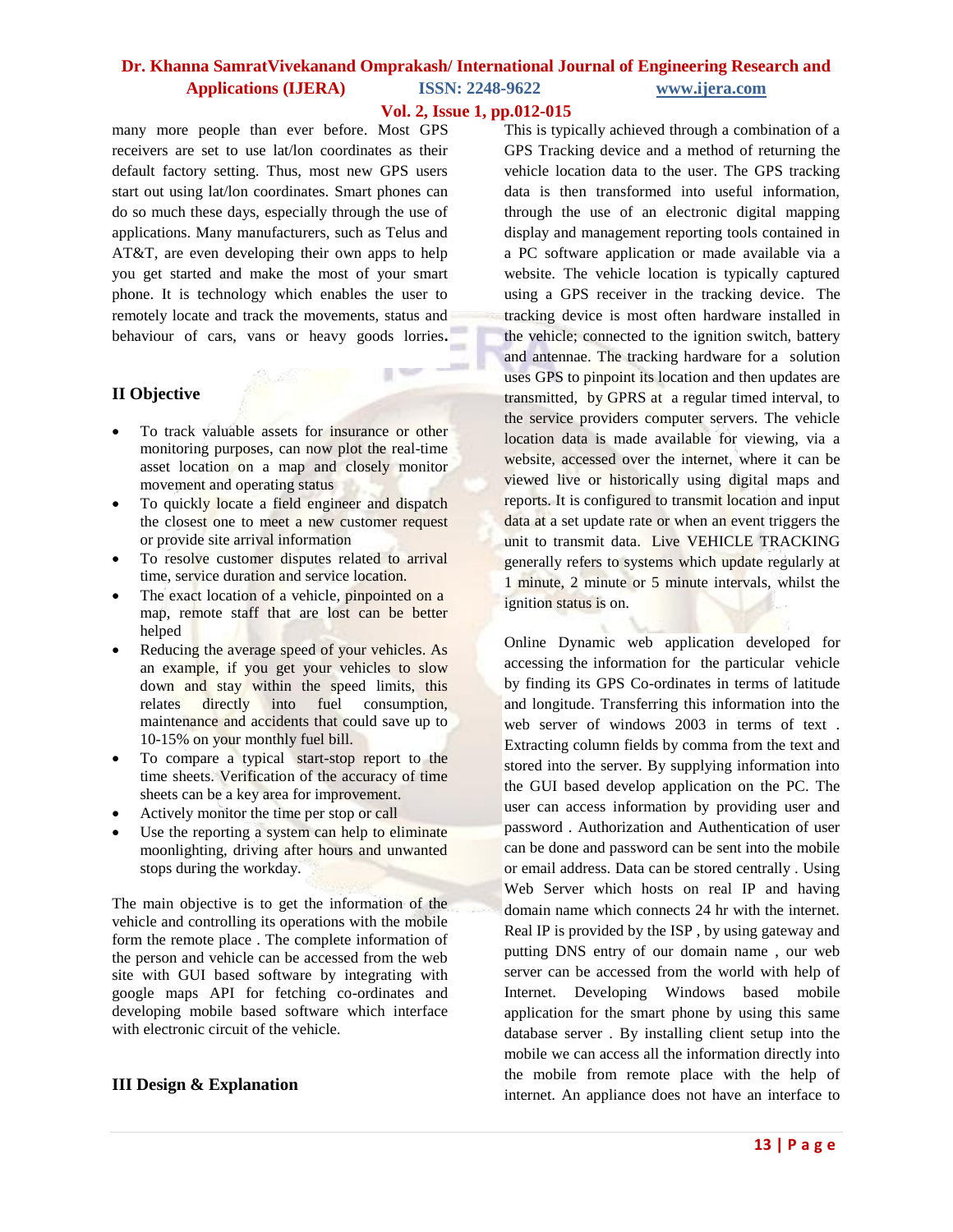# **Dr. Khanna SamratVivekanand Omprakash/ International Journal of Engineering Research and**

### **Applications (IJERA) ISSN: 2248-9622 www.ijera.com**

#### **Vol. 2, Issue 1, pp.012-015**

the main computer parallel port, one can build an electronic circuit or simply use a general transistor and operate it in a switch-mode operation. The program code should be written to take advantage of the system timer that allows it to continuously monitor received messages from the mobile phone. When a remote computer is not available or not practical to use, there are microcontroller modules that can be used to control devices by use of the SMS service. The 8051-based microcontrollers together with Software can be used to achieve this type of communication. The program that fetches the information from the vehicle and send to the server in terms of sms . so different operations can be performed on it.

User can access this system on two ways. 1. By accessing the online dynamic web application which is stored into the Web Server which hosts on real IP and domain name. 2. By using Windev Mobile Application version 15 software, we can make the client server application on windows platform mobile with windows version 6.0. Setup can be installed on the mobile and same database of Windows server can be accessed into mobile application. With the help of internet it connects the server and can access the coordinates in terms of data from database. Client application can be run on different mobiles so any user can access it with valid user and password

#### **IV Result**

It support push e-mail, 2 way voice, push news, multi-media, surf the internet, and real time tracking solution. See vehicles are right now on a map. Find out other vehicle who's nearby and meet up. Share vehicle with other. Friend and employer stay in touch with you by sharing our location with whomever you choose. Control location of vehicle and others by seeing what level of detail.Share, set, or hide location of vehicle at any time as per policy changes. Controlling and acceesing information of vehicles through SMS. Mobile can access the information from remote place of any vehicle with access rights. With the help of internet GUI based applications of particular vehicle can be access by accessing central database server.

#### **V Solution**

Developing entire Web Application on ASP.NET with authentication and authorization . Using concept

of 3 tier client / Server Architecture for accessing the information from the central database on desktop application & web application. Mobile application for smart phone developed using Windev Software 15. Whenever there is a signal output, the computer parallel port will send approximately five volts to the device, which can then be used to either to shut it "OFF" or turn it "ON." When coding the control software, ensure that it is able to search through the SMS text and pick out the control words needed to take action. If no control words are found in the message, it can be set to "DELETE" to avoid continuous searching and prepare the program to receive a new message from any mobile device. Vehicle Locator Unit (VLU), a small radio transceiver is installed in the vehicle. This unit remains inactive until it is reported that the vehicle is stolen or until the vehicle needs to be located. When this happens a signal is sent out to activate the VLU, this in turn sends out signals to local receivers which, depending on the type of VLU, will estimate from a few miles to a few hundred feet, the location of the vehicle. Vehicle location is shown on a computerized map which means relevant people (the police etc) can be directed to the position. With the aid of a mobile tracking device, often fitted to Police cars, the exact location can be pinpoint even if the vehicles hidden in a garage.

#### **VI Conclusion**

System bundled with GPS navigation, GPS tracking, mobile computer, and multimedia functionality.GPS receivers are extremely accurate, due to their parallel multi-channel design. Parallel channel receivers are quick to lock onto satellites when first turned on and they maintain strong locks, even in dense foliage or urban settings with tall buildings. Certain atmospheric factors and other sources of error can affect the accuracy of GPS receivers. When managing a fleet of vehicles, knowing the real-time location of all drivers allows management to meet customer needs more efficiently. Whether it's delivery, service or other multi-vehicle enterprises, drivers now only need a mobile phone with telephony or Internet connection to be inexpensively tracked by and dispatched efficiently. The unit is configured to automatically transmit it's location at a set time interval, e.g. every 2-5 minutes. The unit is activated when the ignition is switched on/off. It is primarily used in connection with vehicle or driver security solutions. Controlling of vehicles and accessing